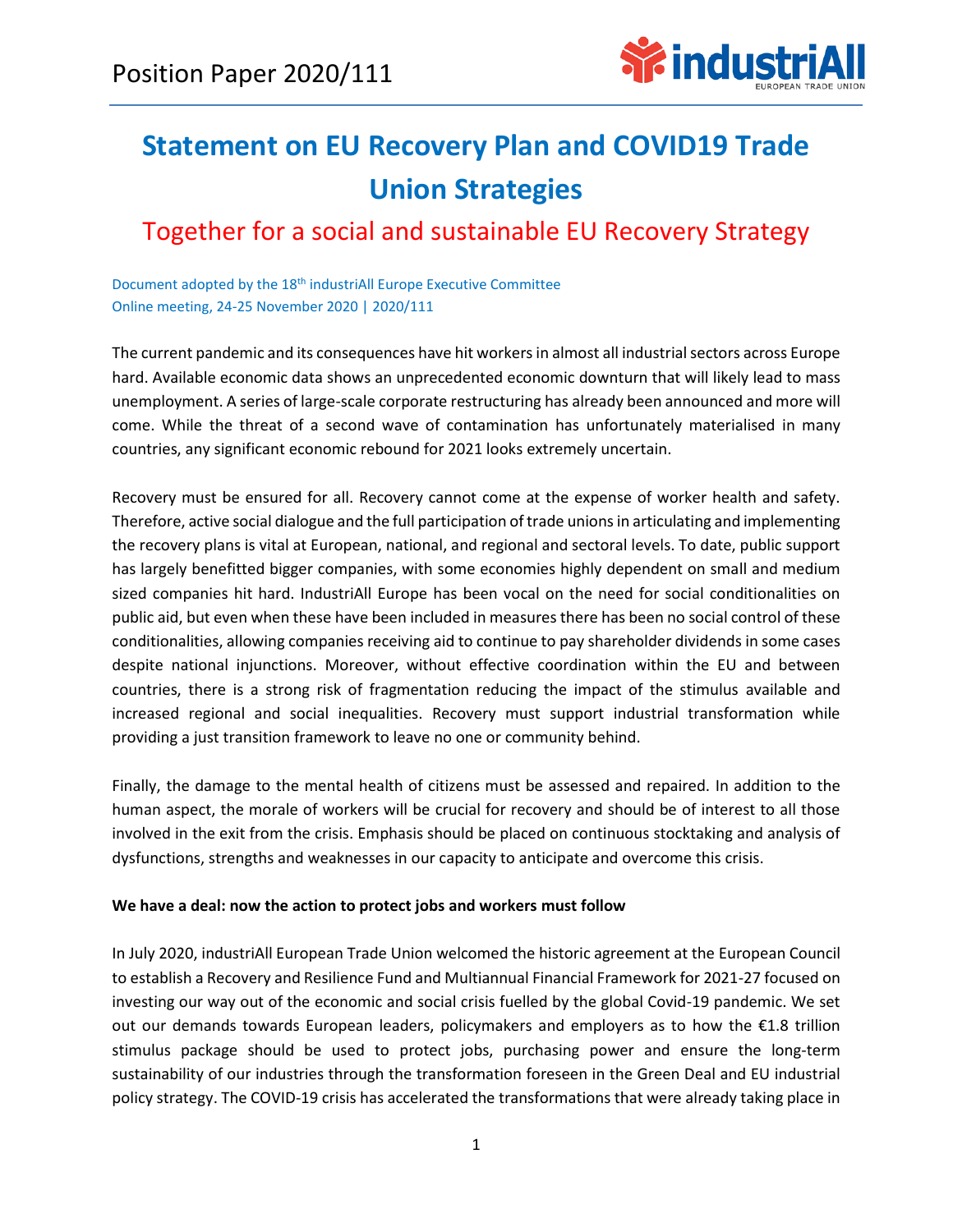

many industries as a result of climate action and digitalisation. These transformations need to occur through a just transition for workers and the most affected regions.

We urgently need strong political leadership in Europe to overcome divisions among member states. Any further delay in the implementation of the European recovery Package would undermine our collective efforts and our industries. IndustriAll Europe calls on Member states and EU institutions to speed up the subsequent decision making processes in order to quickly intensify the reaction to an economic crisis that is hitting millions of men and women working in industrial sectors across Europe. It is of the utmost importance to ensure that the unprecedented amount available will be used to finance a fair and transformative recovery that must benefit to all.

Therefore, while the overall stimulus is an important step forward for the EU, the decision by the European Council to weaken the role the EU budget should play in the recovery is of concern. We demand an end to the proposed reductions in the budgets key EU funding programmes, notably the Just Transition Fund, ESF+, InvestEU, Horizon Europe, ReactEU, and the restoring of the Solvency Support Funding. A liquidity gap until the money from the recovery fund starts to flow needs to be avoided at all costs, in order to prevent a spike in job losses, company closures and an explosion in inequality and poverty. With liquidity a major issue, and the foreseen end of national moratoriums on dismissals, industrial workers are deeply concerned about what the future holds.

IndustriAll Europe members and affiliates had hoped that the public health measures and lockdowns imposed in the spring and summer would have addressed the public health crisis we face in Europe and around the world. Unfortunately, that was not the case. As a second wave of the pandemic is engulfing many countries, new restrictions are emerging. Protecting workers' health must be the main priority until the health emergency is overcome. It is crucial that work organisation is in full compliance with updated COVID-19 health and safety protocols (necessary protective equipment, access to sanitation, respect of social distance). Attention must be paid to ensure that health protection systems take into account new knowledge on how to protect workers' health. Paid sick leave and carer's leave must be guaranteed. Workers with health conditions must be able to work securely without social contact or be exempted from work while maintaining their full income.

Trade unions must be fully engaged. At the outbreak of the pandemic, collective bargaining and worker participation proved their worth in ensuring a rapid transformation of work organisation and health and safety. The "new normal" may have provided some advantages for some workers, but not commensurate with the intensification of work due to digitisation, which has increased pressure on workers and led to increased automation, robotisation and surveillance at work. Telework, which is sometimes imposed and unwanted, has developed but is not without raising a certain number of problems (isolation, cost compensation for employees in particular).

Without effective and updated work organisation and health and safety rules, there is a danger that opportunities for mutual benefits are lost and exploitation and other health and safety risks rise. Digital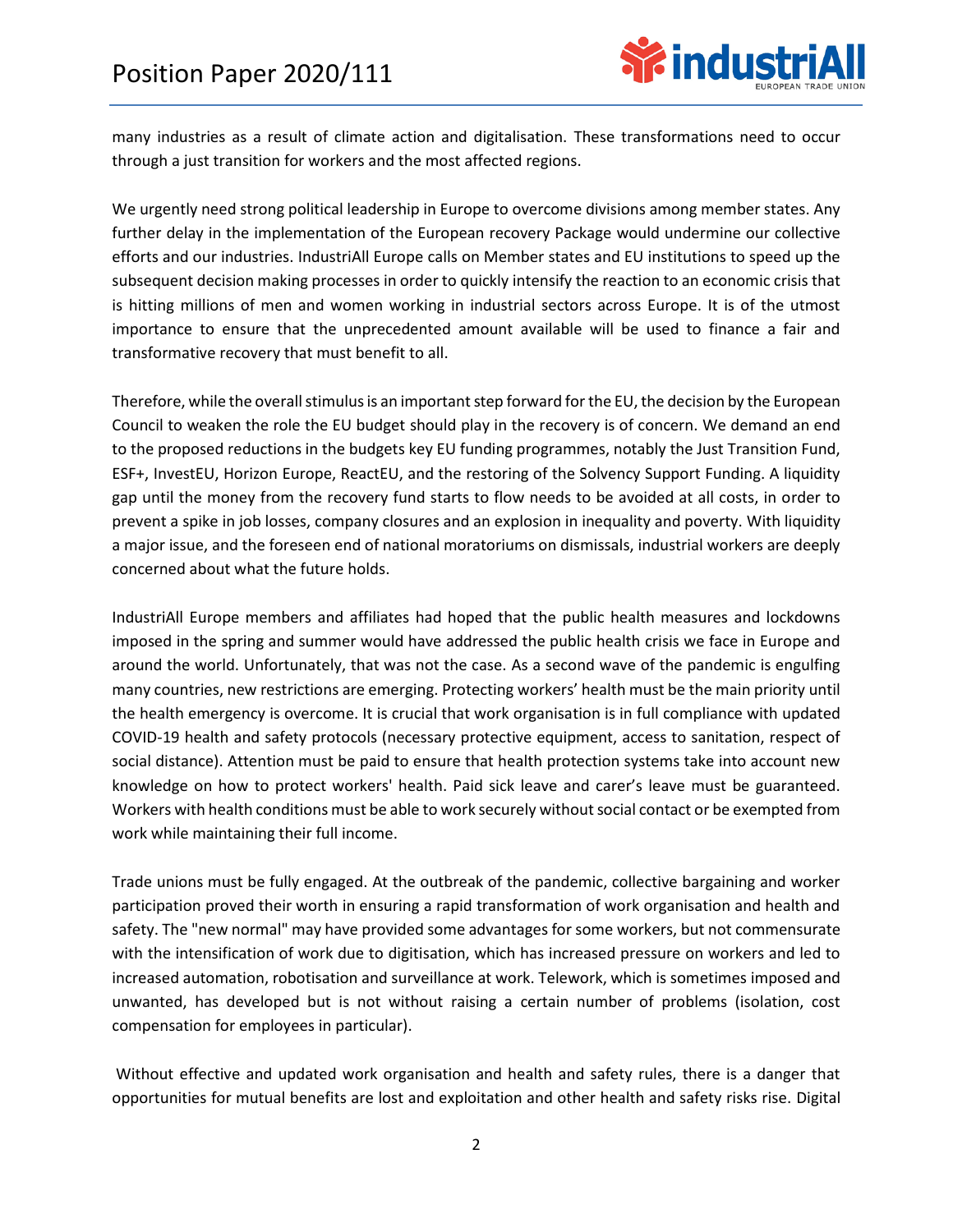

investments must lead to better work, better jobs and a better work-life balance. Worryingly, we are witnessing an erosion of collective bargaining and industrial relations across Europe to varying degrees, with employers calling into question established agreements and negotiations, an exclusion of trade unions from policymaking and a rollback of workers' and social rights. A number of companies are taking advantage of the situation and using COVID-19 as cover to carry out huge restructuring programmes and to play workers against each other within and between countries. We need to act against this and build transnational solidarity between our members from different countries. Furthermore, in some countries, employers have started announcing job cuts instead of resorting to hard-fought for national job protection schemes which have been extended. IndustriAll Europe calls on employers to act in the long-term interests of all and avoid increasing insecurity and uncertainty.

Recognising that the industrial reality and policy framework are working at different speeds currently, industriAll Europe has a series of demands and recommendations for policy-makers in the EU and beyond to ensure that the Recovery Plan meets its potential and the needs of European workers and citizens.

## **Recovery funds must support the transformation of industrial jobs**

Following the European Council agreement in July, national governments submitted national priorities by the 15 October with detailed projects due to be submitted by the end of April 2021. IndustriAll Europe insists that these plans are published transparently by the European Commission, allowing full scrutiny of where public funds will be directed. Projects included must create and maintain good jobs today and in the industries of tomorrow, not vanity projects. Support to individual companies must be subject to legally binding conditions on employment and investment to modernize plants and production facilities. Furthermore, tax evasion, payment of dividends, mass dismissals or circumvention of collective agreements are not compatible with the provision of public support. Attention must be paid to SMEs and self-employed which have been heavily impacted and have not been able to build up the necessary safety buffers.

The transition to a digital and climate neutral economy will require massive investments to adapt industrial production facilities and related infrastructures, and to ensure a just transition for workers. The Green Deal objectives, and especially the possible revision of the 2030 climate targets will significantly deepen the investment gap that needs to be bridged to reach the climate targets. However, the workers cannot be forgotten in the race to reach these targets. The EU needs a sustainable and robust industrial policy to steer the transition. A "target and market" approach will not deliver. 'One size fits all' policies will inevitably increase regional inequalities within and between countries, and therefore coherent and coordinated policies addressing different national and regional contexts are essential. The EU Budget and the Recovery and Resilience Facility should support projects that are in line with the EU policy objectives of the European Green Deal, while ensuring that no worker will be left behind in the green transition. Enough funds need to flow towards a just transition, especially in the most affected regions, and to ensure that good quality jobs and re-skilling and up-skilling opportunities will be offered to those workers. Furthermore, active labour market policies including upskilling and reskilling policies - designed with the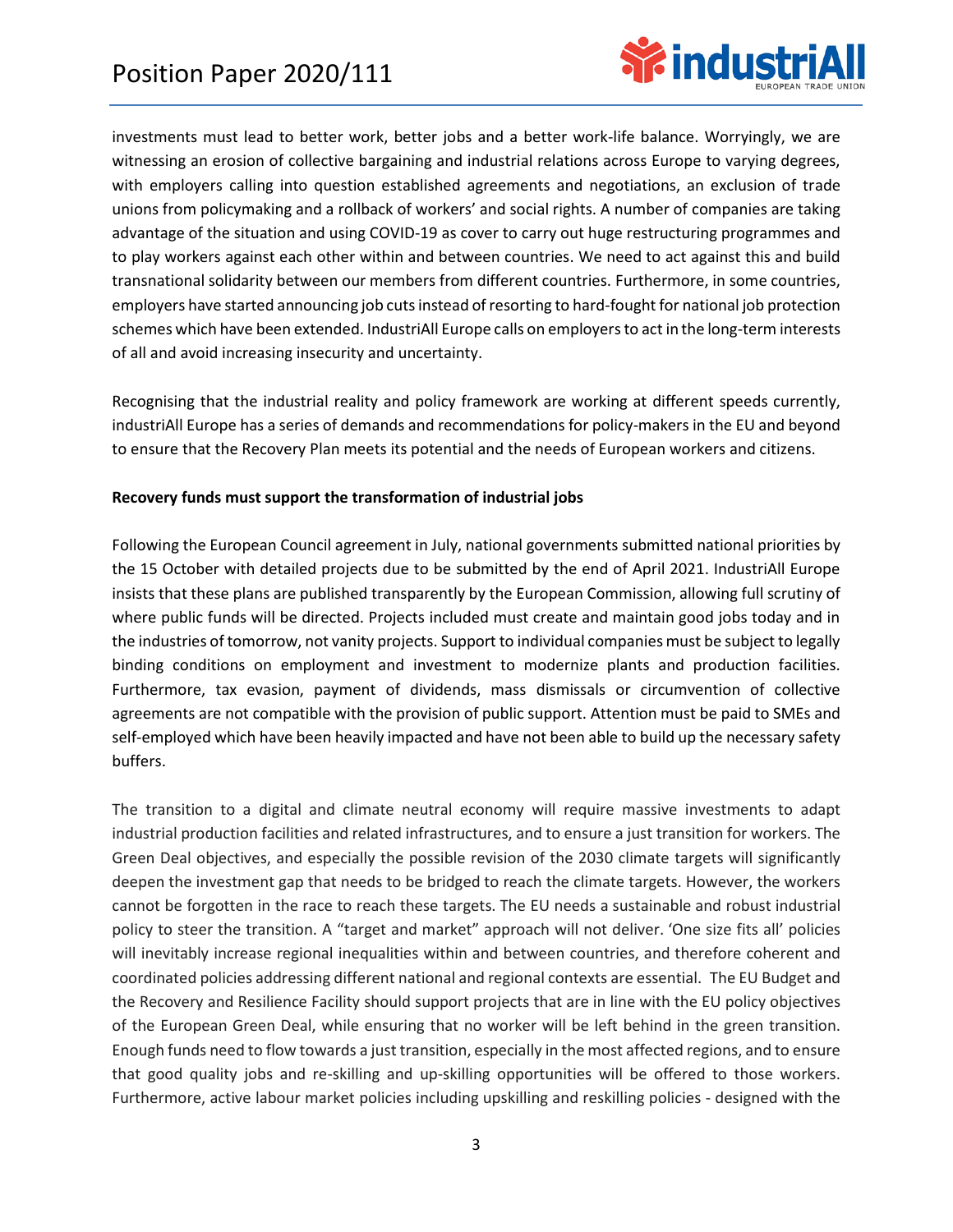

close involvement of social partners - must provide for retraining opportunities for workers faced with losing their jobs to remain within their industries (manufacturing, energy etc.) and to maintain a skills base. Measures taken to deal with the economic downturn such as short-time work schemes must be combined with upskilling.

At the same time, the EU Recovery offers an opportunity to strengthen the EU digital autonomy and the EU Digital strategy provides another important compass to drive investments. The new EU industrial strategy and its 14 ecosystems, the EU Master Plan for Energy Intensive Industries, or the 2019 report on Strategic Value chains provide a list of priorities to be financed to prepare the EU industry to cope with the challenges ahead of us, mainly decarbonisation and digitalisation. A series of industry alliances and Important projects of common European interests have been launched already but the Financial resources made available through the recovery plan should be used to scale these initiatives up or to cover additional sectors.

The identification of investment needs and gaps requires an in-depth sectoral and regional analysis. If the territorial analysis will be made at national level, the EU should pay attention to the sectoral dimension to complement the work done at national level by a clear mapping of the sectoral needs, notably in terms of cross border infrastructures or EU-wide industrial projects. In addition to the reference documents listed above, the European Commission should also consult the sectoral stakeholders without delay in order to translate the identified gaps into recommendations shared with member states through the guidelines for the preparation of their National Resilience and Recovery Plans.

Beyond the Recovery Plan, EU macroeconomic governance should aim at supporting public and private investment, avoiding insolvencies and must not be redirected to short term fiscal consolidation or budgetary discipline. The current low interest rates should be taken advantage. Hence, the general escape clause of the Growth and Stability Pact should continue to be used until a deep reform of the EU macroeconomic governance is proposed. Equally, the European Central Bank measures (pandemic emergency purchase programme, low interest rates, extended lending policy) should be extended as long as possible to help the Euro area to absorb the shock of the pandemic. Furthermore, the loosening of state aid rules should be extended as well to allow governments to provide support where needed (e.g. Direct grants, public guarantee schemes , subsidised interests, export-credit schemes insurance by the state, wage subsidies, deferrals of tax payments and social security contributions).

The repayment of borrowing for the Recovery Plan should be made primarily through options that will not lead to reduced funding available in future EU programmes and funds. New own resources should target economic activities that made profits during the pandemic and lockdown. Therefore, new own resources should be used to accelerate the adoption at EU level of a digital tax, a financial transaction tax and to a Consolidated Coordinated Corporate Tax. Resources collected through a possible future Carbon Border Adjustment Mechanism, in case the latest is adopted, or the Emissions Trading System's auction revenues may contribute but only to the degree that their main policy objectives are not jeopardised and WTO compatibility is ensured.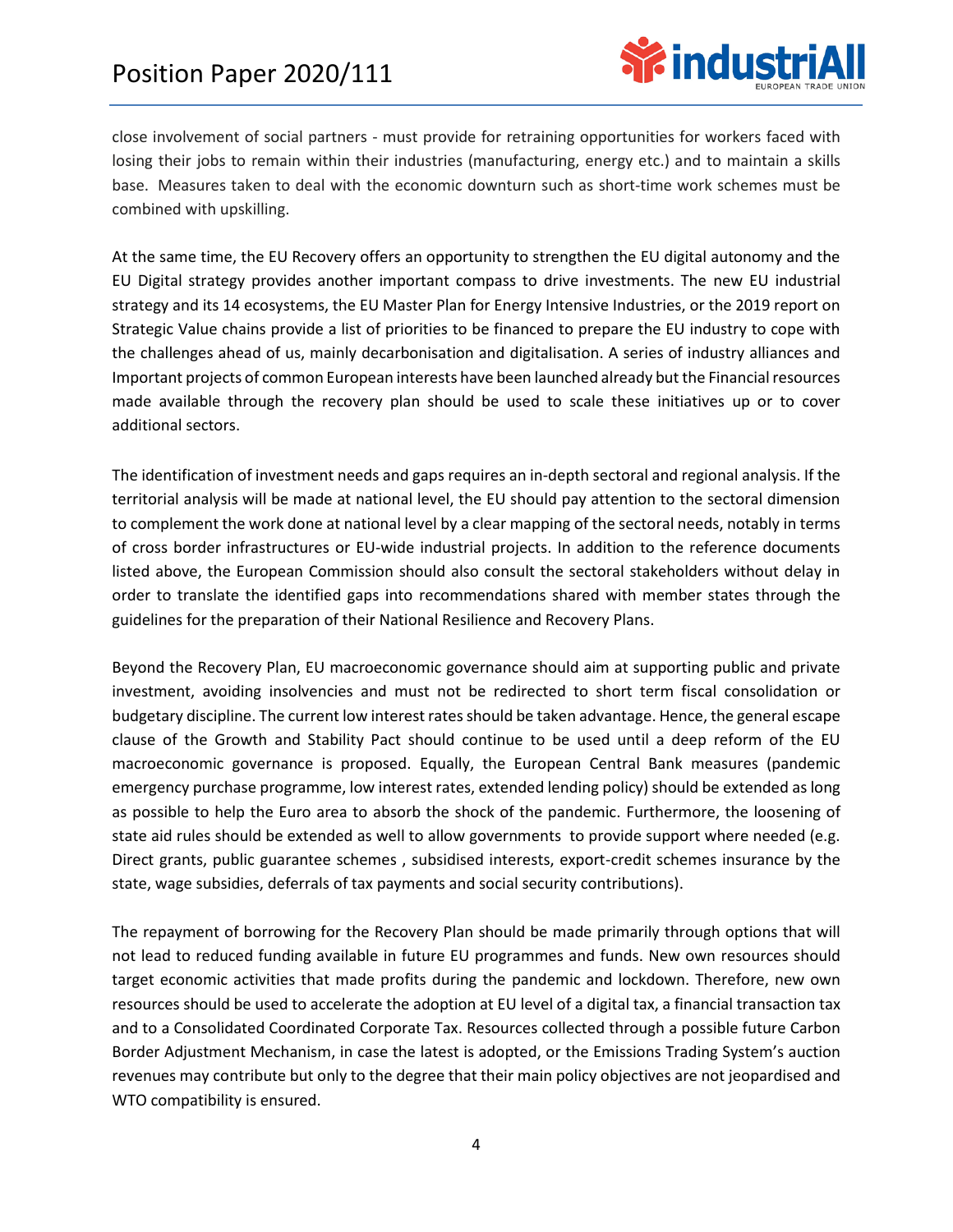

Fundamentally, progressive taxation needs to become the backbone of the recovery in Europe. We cannot continue to allow companies to circumvent the law, avoid paying taxes and use tax havens in Europe and outside, while workers continue to bear the brunt of crises which they do not produce.

Since the outbreak of the pandemic, the strategic importance of a strong and resilient industrial base in the EU has been reinforced, to ensure the connections to diversified supply chains in Europe and globally. The recovery strategy should work towards strengthening this industrial base. The EU should review its trade policy accordingly to better protect sectors in crisis as a result of unfair competition from third countries and notably those exposed to global overcapacity. The EU should also speed up the adoption of its strategy to tackle detrimental foreign subsidies as well as the adoption of a proportionate and WTOcompatible Carbon Border Adjustment Mechanism to level the playing field between domestic and foreign producers when it comes to carbon pricing. IndustriAll Europe supports the call made by the European Parliament to temporarily ban the foreign takeover of European companies in strategic sectors by state-owned companies or companies linked to a third country government. In the recovery from this major crisis, we cannot ignore the fact that the deterioration in citizens' living standards and unemployment can lead to the fuelling of nationalist solutions and that the European recovery must, on the contrary, engender solidarity among countries and peoples as well as trade based on universal rules that protect the people and the planet.

#### **Job support mechanisms are still needed**

As we experience a second wave of the pandemic, it is clear that the emergency situation is not over. We therefore demand an extension of the emergency measures put in place to protect workers and the economy for as long as necessary – until the full recovery of the economy and a stabilization of jobs. Ending these emergency support measures prematurely i.e. while the public health and the economic crises are ongoing will only lead to a massive wave of insolvencies and redundancies. This will create an explosion of inequality and poverty in Europe, which needs to be avoided at all costs.

All necessary funds at European and national levels need to be made available to support a socially fair and inclusive recovery. We therefore ask an increase in the social investment in the MFF, especially the ESF+. The Youth Employment Support Package cannot remain a small part of the ESF+, but needs to be supported with extra funds if we indeed aim to offer a decent future to young people. Furthermore, the EU SURE programme cannot remain a one-off instrument, it must be prolonged as long as necessary. Special attention must be paid to the younger generations who are distressed during their apprenticeship, training, study or retraining. More than ever, they must be given a second chance.

We need stronger social and fiscal strings attached to the public financial support offered to companies. It is unacceptable that companies which have been receiving economic support from the governments and from the EU have continued to pay out dividends, avoid fair taxation and are now starting to lay off workers. The public money which these companies received was meant to safeguard workplaces and protect companies from insolvencies, but not to guarantee big bosses' dividends. The ones guilty of such unfair practices need to be held accountable and asked to either pay back the money received or to use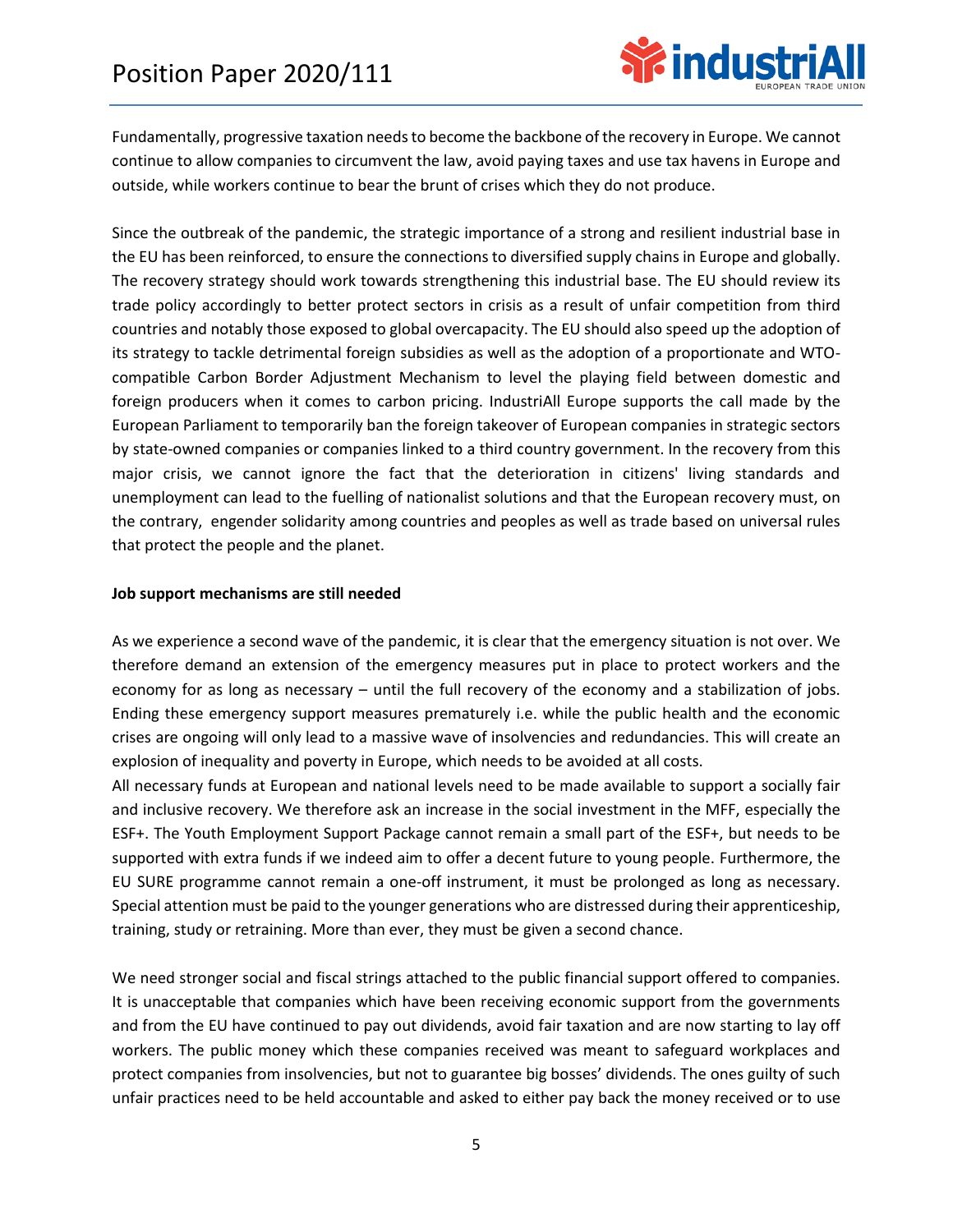

it for its actual intended purpose and invest it in their companies in order to guarantee jobs. We strongly condemn the outrageous behavior of some shareholders and employers who continue to think only about their own profit, without taking into account the workers who helped produce it.

We demand alternatives to restructuring. Governments need to step in and make sure that restructuring is a measure of last resort, especially in the cases of companies which have been benefiting from public money over the last months. Employers need to take responsibility and exhaust all possible measures until they start restructuring and layoffs.

As unions, we need to also shoulder our responsibility and act in international solidarity, especially in cases of restructuring in multinational companies. We cannot allow employers to divide us in fights over jobs, reshoring and in any race to the bottom. We need to stick together and use all possible channels and instruments to coordinate, keep each other informed, and act in unity. Together we are stronger and we can better fight for our common interest to defend workers in the European industries.

## **No austerity through the backdoor**

With unemployment skyrocketing and pervasive precariousness among society, in particular for youth and women, the priority cannot be to restore budgetary balance by cuts in public expenditures and it cannot be neither to improve short term competitiveness through pressure on wages. With healthcare systems still under high pressure, reducing social contributions would be insane. Ensuring inclusiveness and solidarity must be among the top objectives of the EU Recovery.

RRF regulation must not set up macro-economic conditionality that would hamper Member states access to the fund. As stated above, in the current context of deep economic downturn and low interest rates, fiscal consolidation cannot be a criteria to assess the National Resilience and recovery Plans.

The EC assessment of national plans must be made on transparent criteria that will ensure that these plans will deliver tangible results for workers. The aim must be to support people, not to penalize them through fiscal consolidation and cuts in public expenditures or further flexibilization of the labour law. The assessment must also ensure that the EU money will be spent for projects that are in line with its key political objectives and by governments that respect the EU fundamental principles, including the rule of law.

The European Semester should be used constructively and not as an instrument to undermine social systems and dismantle social dialogue and collective bargaining in Member States.

In some countries, the crisis seems to be used as an opportunity to roll-back on social rights, not to respect Collective Agreements (with the tacit agreement of government), or to weaken collective bargaining by stepping away from sector bargaining and push for individual negotiations or through attempts to postpone sectoral collective bargaining rounds.

#### **Nothing about us without us**